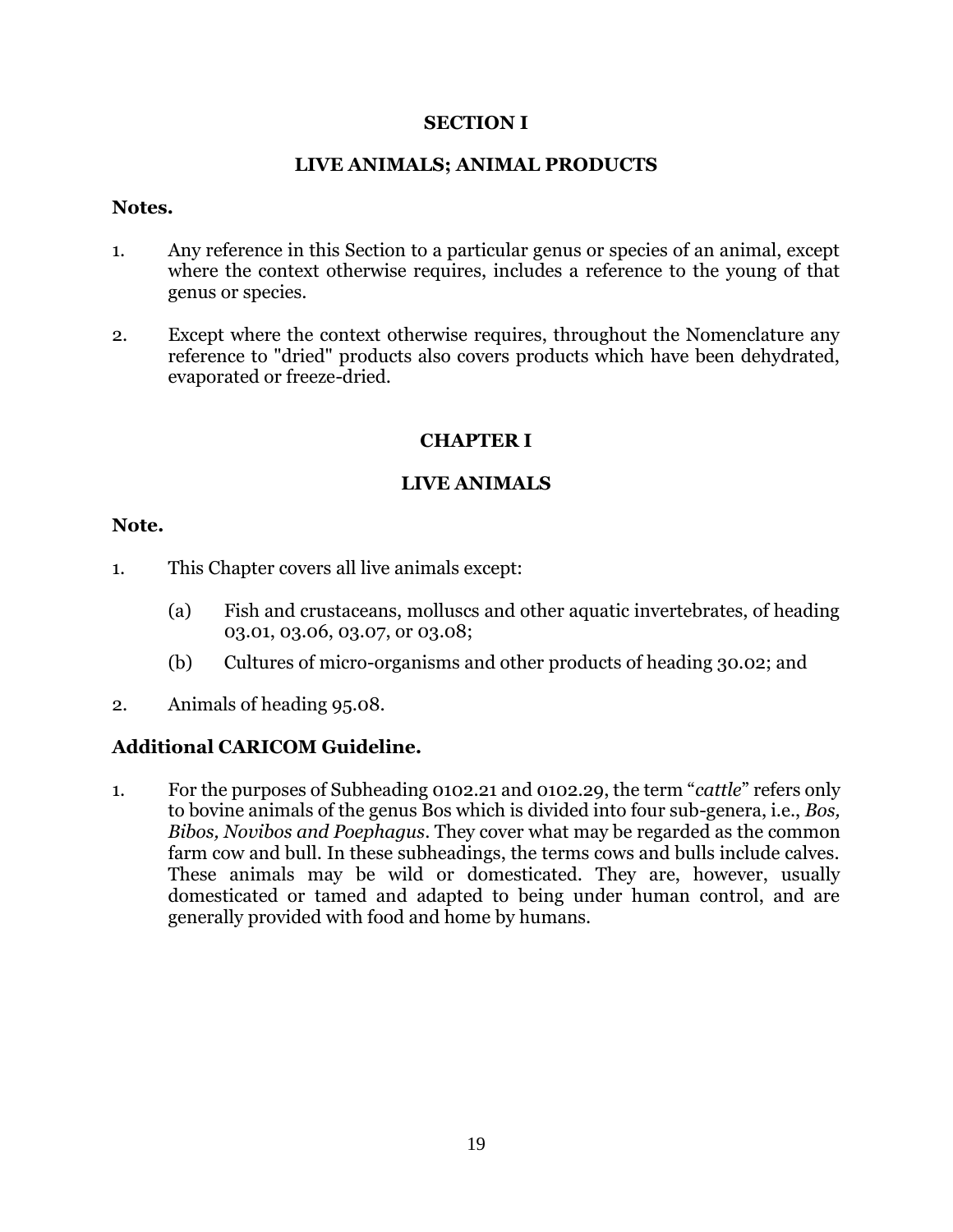| <b>HS</b> | <b>CET</b> | PR <sub>1</sub> | <b>DESCRIPTION OF GOODS</b>                                  | <b>DUTY</b><br><b>RATE</b> | <b>UNIT</b>   | <b>SITC</b><br><b>REV4</b> |
|-----------|------------|-----------------|--------------------------------------------------------------|----------------------------|---------------|----------------------------|
| 01.01     |            |                 | Live horses, asses, mules and<br>hinnies.                    |                            |               |                            |
| 0101.20   |            |                 | - Horses:                                                    |                            |               |                            |
| 0101.21   | 00         |                 | - - Pure-bread breeding animals                              | Free                       | kg/u          | 001.51                     |
| 0101.29   | $00\,$     |                 | - - Other:                                                   |                            |               |                            |
| 0101.29   | 10         |                 | --- Race horses, not for<br>breeding                         | 40%                        | $\text{kg/u}$ | 001.521                    |
| 0101.29   | 90         |                 | $--$ Other                                                   | 40%                        | kg/u          | 001.522                    |
| 0101.30   | 00         |                 | - Asses                                                      |                            |               |                            |
| 0101.30   | 10         |                 | - - - Pure-bred breeding animals                             | Free                       | kg/u          | 001.51                     |
| 0101.30   | 90         |                 | $--$ Other                                                   | 40%                        | kg/u          | 001.549                    |
| 0101.90   | 00         |                 | - Other                                                      | 40%                        | kg/u          | 001.55                     |
| 01.02     |            |                 | Live bovine animals.                                         |                            |               |                            |
| 0102.20   |            |                 | - Cattle:                                                    |                            |               |                            |
| 0102.21   | 00         |                 | - - Pure-bread breeding animals:                             |                            |               |                            |
| 0102.21   | 10         |                 | $--$ Bulls                                                   | Free                       | kg/u          | 001.111                    |
| 0102.21   | 20         |                 | $---$ Cows                                                   | Free                       | kg/u          | 001.112                    |
| 0102.29   | $00\,$     |                 | - - Other:                                                   |                            |               |                            |
| 0102.29   | 10         |                 | --- Bulls, for breeding                                      | Free                       | kg/u          | 001.191                    |
| 0102.29   | 20         |                 | - - - Bulls, for rearing, weighing<br>not more than 270 kg   | Free                       | kg/u          | 001.192                    |
| 0102.29   | 30         |                 | - - - Other bulls                                            | 40%                        | kg/u          | 001.193                    |
| 0102.29   | 40         |                 | --- Cows, for breeding                                       | Free                       | kg/u          | 001.194                    |
| 0102.29   | 50         |                 | --- Cows, for rearing, weighing<br>not more than<br>$270$ kg | Free                       | kg/u          | 001.195                    |
| 0102.29   | 60         |                 | --- Other cows                                               | 40%                        | $\text{kg/u}$ | 001.196                    |
| 0102.30   |            |                 | - Buffalo:                                                   |                            |               |                            |
| 0102.31   | 00         |                 | - - Pure-bred breeding animals                               | Free                       | kg/u          | 001.113                    |
| 0102.39   | $00\,$     |                 | - - Other                                                    | 40%                        | kg/u          | 001.197                    |
| 0102.90   | 00         |                 | - Other                                                      | 40%                        | kg/u          | 001.199                    |
| 01.03     |            |                 | Live swine.                                                  |                            |               |                            |
| 0103.10   | 00         |                 | - Pure bred breeding animals                                 | Free                       | kg/u          | 001.31                     |
| 0103.90   |            |                 | - Other:                                                     |                            |               |                            |
| 0103.91   | 00         |                 | - - Weighing less than 50 kg:                                |                            |               |                            |
| 0103.91   | 10         |                 | - - - For breeding                                           | Free                       | kg/u          | 001.391                    |
| 0103.91   | 90         |                 | $--$ Other                                                   | 40%                        | kg/u          | 001.392                    |
| 0103.92   | 00         |                 | - - Weighing 50 kg or more:                                  |                            |               |                            |
| 0103.92   | 10         |                 | - - - For breeding                                           | Free                       | kg/u          | 001.393                    |
| 0103.92   | 90         |                 | $--$ Other                                                   | 40%                        | $\text{kg/u}$ | 001.399                    |
| 01.04     |            |                 | Live sheep and goats.                                        |                            |               |                            |
| 0104.10   | 00         |                 | - Sheep:                                                     |                            |               |                            |
| 0104.10   | 10         |                 | - - - For breeding                                           | Free                       | kg/u          | 001.211                    |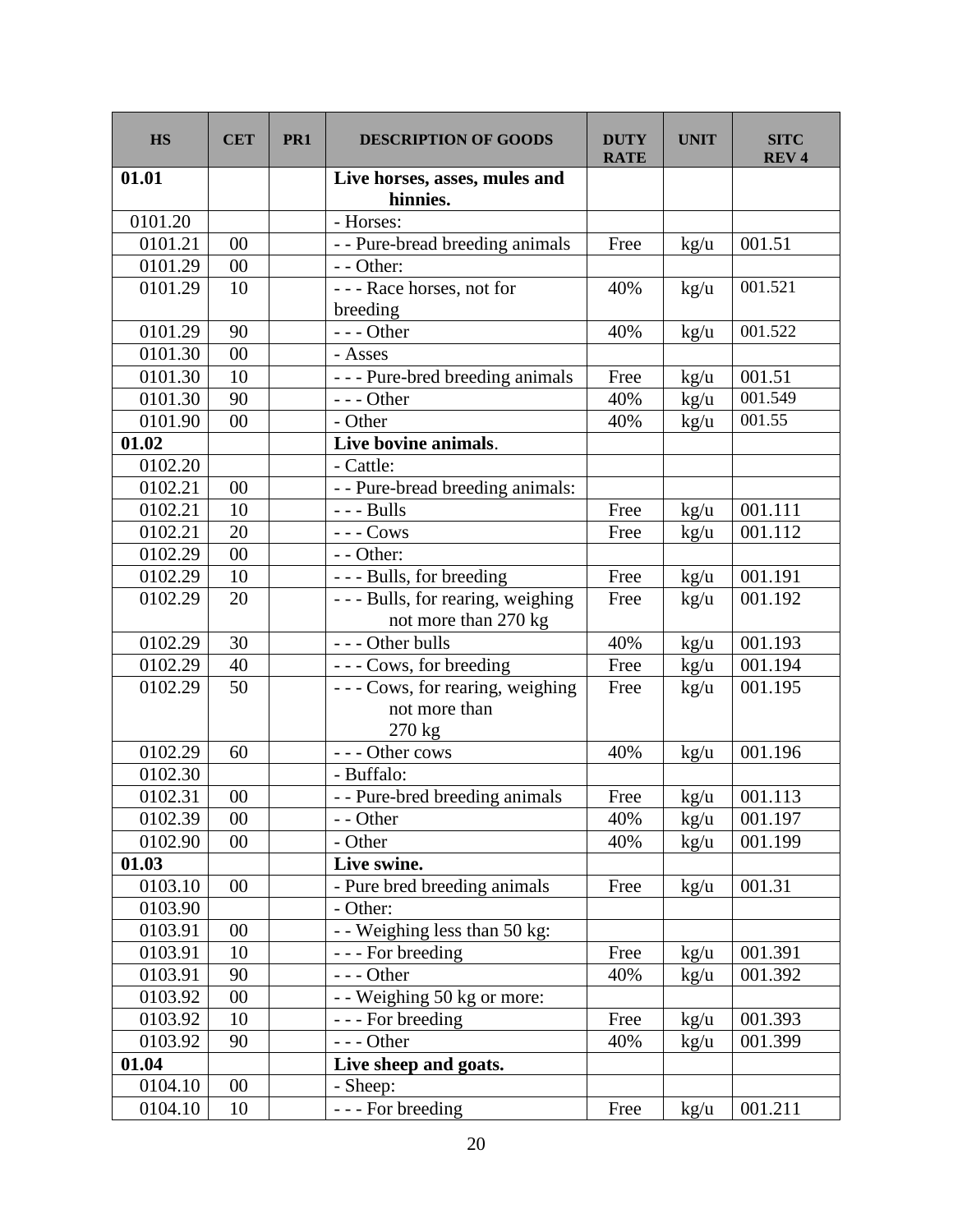| <b>HS</b> | <b>CET</b> | PR1 | <b>DESCRIPTION OF GOODS</b>                                  | <b>DUTY</b><br><b>RATE</b> | <b>UNIT</b>   | <b>SITC</b><br><b>REV4</b> |
|-----------|------------|-----|--------------------------------------------------------------|----------------------------|---------------|----------------------------|
| 0104.10   | 20         |     | - - - For rearing                                            | 40%                        | kg/u          | 001.212                    |
| 0104.10   | 90         |     | $--$ Other                                                   | 40%                        | kg/u          | 001.219                    |
| 0104.20   | 00         |     | - Goats:                                                     |                            |               |                            |
| 0104.20   | 10         |     | - - - For breeding                                           | Free                       | $\text{kg/u}$ | 001.221                    |
| 0104.20   | 20         |     | - - - For rearing                                            | 40%                        | kg/u          | 001.222                    |
| 0104.20   | 90         |     | $--$ Other                                                   | 40%                        | kg/u          | 001.229                    |
| 01.05     |            |     | Live poultry, that is to say,<br>fowls of the species Gallus |                            |               |                            |
|           |            |     | domesticus,<br>ducks,<br>geese,<br>turkeys and guinea fowls. |                            |               |                            |
| 0105.10   |            |     | - Weighing not more than 185 g:                              |                            |               |                            |
| 0105.11   | 00         |     | - - Fowls of the species<br>Gallusdomesticus:                |                            |               |                            |
| 0105.11   | 10         |     | - - - For breeding                                           | Free                       | kg/u          | 001.411                    |
| 0105.11   | 20         |     | - - - For rearing                                            | 40%                        | kg/u          | 001.412                    |
| 0105.11   | 90         |     | $--$ Other                                                   | 40%                        | $\text{kg/u}$ | 001.412                    |
| 0105.12   | $00\,$     |     | - - Turkeys:                                                 |                            |               |                            |
| 0105.12   | 10         |     | - - - For breeding                                           | Free                       | $\text{kg/u}$ | 001.413                    |
| 0105.12   | 20         |     | - - - For rearing                                            | 40%                        | kg/u          | 001.414                    |
| 0105.12   | 90         |     | $--$ Other                                                   | 40%                        | $\text{kg/u}$ | 001.412                    |
| 0105.13   | $00\,$     |     | - - Ducks:                                                   |                            |               |                            |
| 0105.13   | 10         |     | - - - For breeding                                           | Free                       | kg/u          | 001.415                    |
| 0105.13   | 20         |     | - - - For rearing                                            | 40%                        | kg/u          | 001.416                    |
| 0105.13   | 90         |     | $--$ Other                                                   | 40%                        | kg/u          | 001.419                    |
| 0105.14   | $00\,$     |     | - - Geese:                                                   |                            |               |                            |
| 0105.14   | 10         |     | - - - For breeding                                           | Free                       | kg/u          | 001.415                    |
| 0105.14   | 20         |     | - - - For rearing                                            | 40%                        | kg/u          | 001.416                    |
| 0105.14   | 90         |     | $--$ Other                                                   | 40%                        | kg/u          | 001.419                    |
| 0105.15   | $00\,$     |     | - - Guinea fowls:                                            |                            |               |                            |
| 0105.15   | 10         |     | - - - For breeding                                           | Free                       | kg/u          | 001.415                    |
| 0105.15   | 20         |     | - - - For rearing                                            | 40%                        | kg/u          | 001.416                    |
| 0105.15   | 90         |     | $--$ Other                                                   | 40%                        | kg/u          | 001.419                    |
| 0105.90   |            |     | - Other:                                                     |                            |               |                            |
| 0105.94   | 00         |     | - - Fowls of the species Gallus<br>domesticus:               |                            |               |                            |
| 0105.94   | 10         |     | --- Cocks for breeding                                       | Free                       | kg/u          | 001.495                    |
| 0105.94   | 20         |     | --- Cocks for rearing                                        | 40%                        | kg/u          | 001.496                    |
| 0105.94   | 30         |     | --- Hens for breeding                                        | Free                       | kg/u          | 001.497                    |
| 0105.94   | 40         |     | - - - Hens for rearing                                       | 40%                        | kg/u          | 001.498                    |
| 0105.94   | 90         |     | $--$ Other                                                   | 40%                        | $\text{kg/u}$ | 001.499                    |
| 0105.99   | $00\,$     |     | - - Other:                                                   |                            |               |                            |
| 0105.99   | 10         |     | - - - For breeding                                           | Free                       | kg/u          | 001.4991                   |
| 0105.99   | 20         |     | - - - For rearing                                            | 40%                        | kg/u          | 001.4992                   |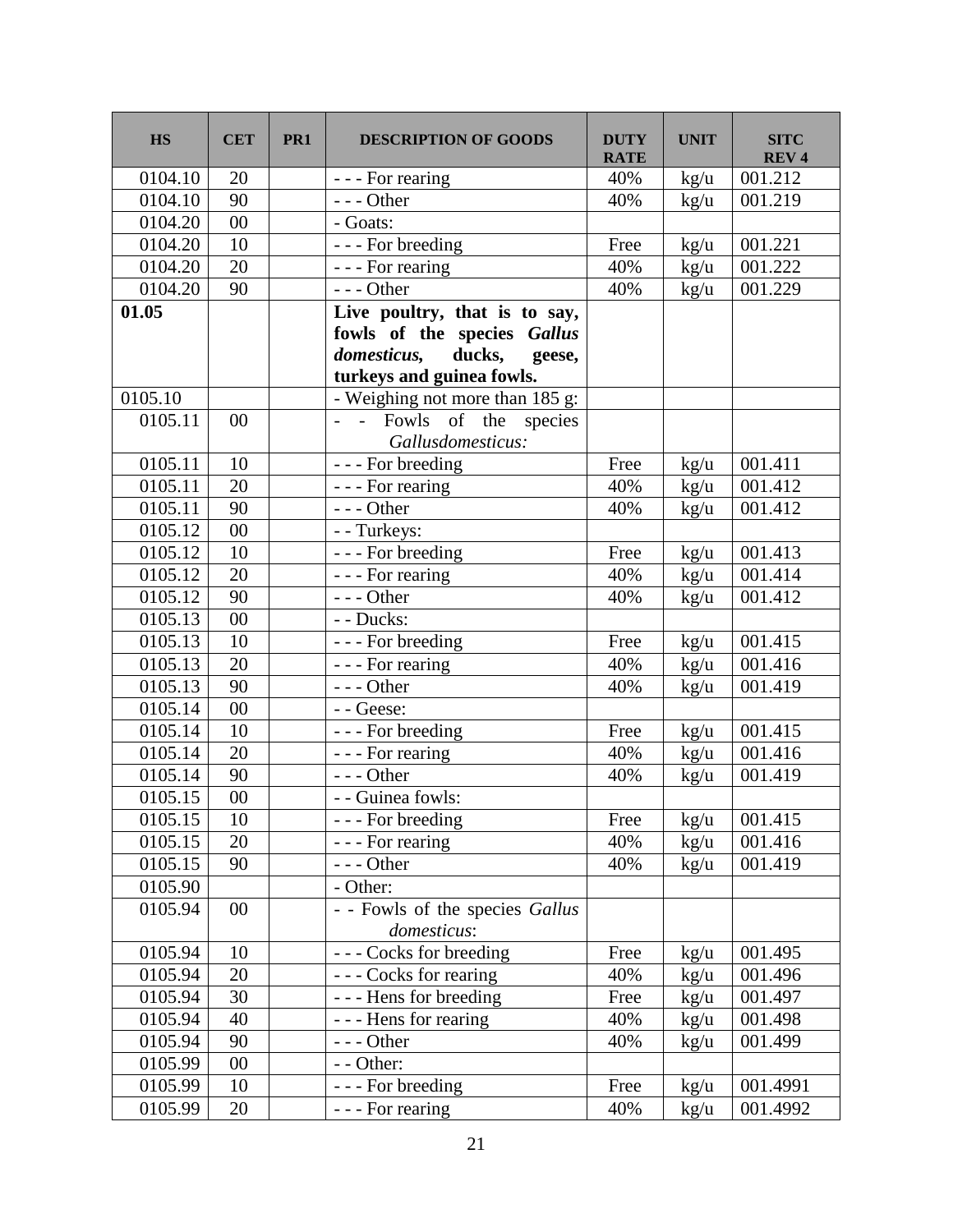| <b>HS</b> | <b>CET</b> | PR <sub>1</sub> | <b>DESCRIPTION OF GOODS</b>                                                                                                                                              | <b>DUTY</b><br><b>RATE</b> | <b>UNIT</b>   | <b>SITC</b><br><b>REV4</b> |
|-----------|------------|-----------------|--------------------------------------------------------------------------------------------------------------------------------------------------------------------------|----------------------------|---------------|----------------------------|
| 0105.99   | 90         |                 | $--$ Other                                                                                                                                                               | 40%                        | $\text{kg/u}$ | 001.4999                   |
| 01.06     |            |                 | Other live animals.                                                                                                                                                      |                            |               |                            |
| 0106.10   |            |                 | - Mammals:                                                                                                                                                               |                            |               |                            |
| 0106.11   | 00         |                 | - - Primates:                                                                                                                                                            |                            |               |                            |
| 0106.11   | 10         |                 | --- Monkeys                                                                                                                                                              | 40%                        | $\text{kg/u}$ | 001.9611                   |
| 0106.11   | 90         |                 | $--$ Other                                                                                                                                                               | 40%                        | kg/u          | 001.9619                   |
| 0106.12   | $00\,$     |                 | - - Whales, dolphins and                                                                                                                                                 | 40%                        | kg/u          | 001.962                    |
|           |            |                 | porpoises (mammals of<br>the order Cetacea);<br>manatees and dugongs<br>(mammals of the order<br>Sirenia); seals, sea lioins<br>and walruses (mammals<br>of the suborder |                            |               |                            |
|           |            |                 | Pinnipedia)                                                                                                                                                              |                            |               |                            |
| 0106.13   | 00         |                 | - - Camels and other camelids<br>(Cameidae)                                                                                                                              | 40%                        | kg/u          | 001.99                     |
| 0106.14   | $00\,$     |                 | - - Rabbits and hares                                                                                                                                                    | 40%                        | kg/u          | 001.99                     |
| 0106.19   | 00         |                 | - - Other:                                                                                                                                                               |                            |               |                            |
| 0106.19   | 10         |                 | $--$ Dogs:                                                                                                                                                               |                            |               |                            |
| 0106.19   | 10         | 10              | Domesticated, generally held as<br>pets                                                                                                                                  | 40%                        | kg/u          | 001.94                     |
| 0106.19   | 10         | 90              | Other                                                                                                                                                                    | 40%                        | $\text{kg/u}$ | 001.94                     |
| 0106.19   | 20         |                 | $---$ Cats:                                                                                                                                                              |                            |               |                            |
| 0106.19   | 20         | 10              | Domesticated, generally held as<br>pets                                                                                                                                  | 40%                        | $\text{kg/u}$ | 001.95                     |
| 0106.19   | 20         | 90              | Other                                                                                                                                                                    | 40%                        | kg/u          | 001.95                     |
| 0106.19   | 90         |                 | $--$ Other:                                                                                                                                                              |                            |               |                            |
| 0106.19   | 90         | 10              | Domesticated, generally held as<br>pets                                                                                                                                  | 40%                        | 40%           | 001.969                    |
| 0106.19   | 90         | 90              | Other                                                                                                                                                                    | 40%                        | 40%           | 001.969                    |
| 0106.20   | $00\,$     |                 | - Reptiles (including snakes and<br>turtles):                                                                                                                            |                            |               |                            |
| 0106.20   | 10         |                 | --- Turtles                                                                                                                                                              | 40%                        | $\text{kg/u}$ | 001.931                    |
| 0106.20   | 90         |                 | $--$ Other                                                                                                                                                               | 40%                        | kg/u          | 001.939                    |
| 0106.30   |            |                 | - Birds:                                                                                                                                                                 |                            |               |                            |
| 0106.31   | $00\,$     |                 | - - Birds of prey                                                                                                                                                        | 40%                        | kg/u          | 001.991                    |
| 0106.32   | $00\,$     |                 | - - Psittaciformes (including<br>parrots, parakeets,<br>macaws and cockatoos):                                                                                           |                            |               |                            |
| 0106.32   | 10         |                 | Domesticated, generally held as<br>pets                                                                                                                                  | 40%                        | kg/u          | 001.97                     |
| 0106.32   | 90         |                 | Other                                                                                                                                                                    | 40%                        | kg/u          | 001.97                     |